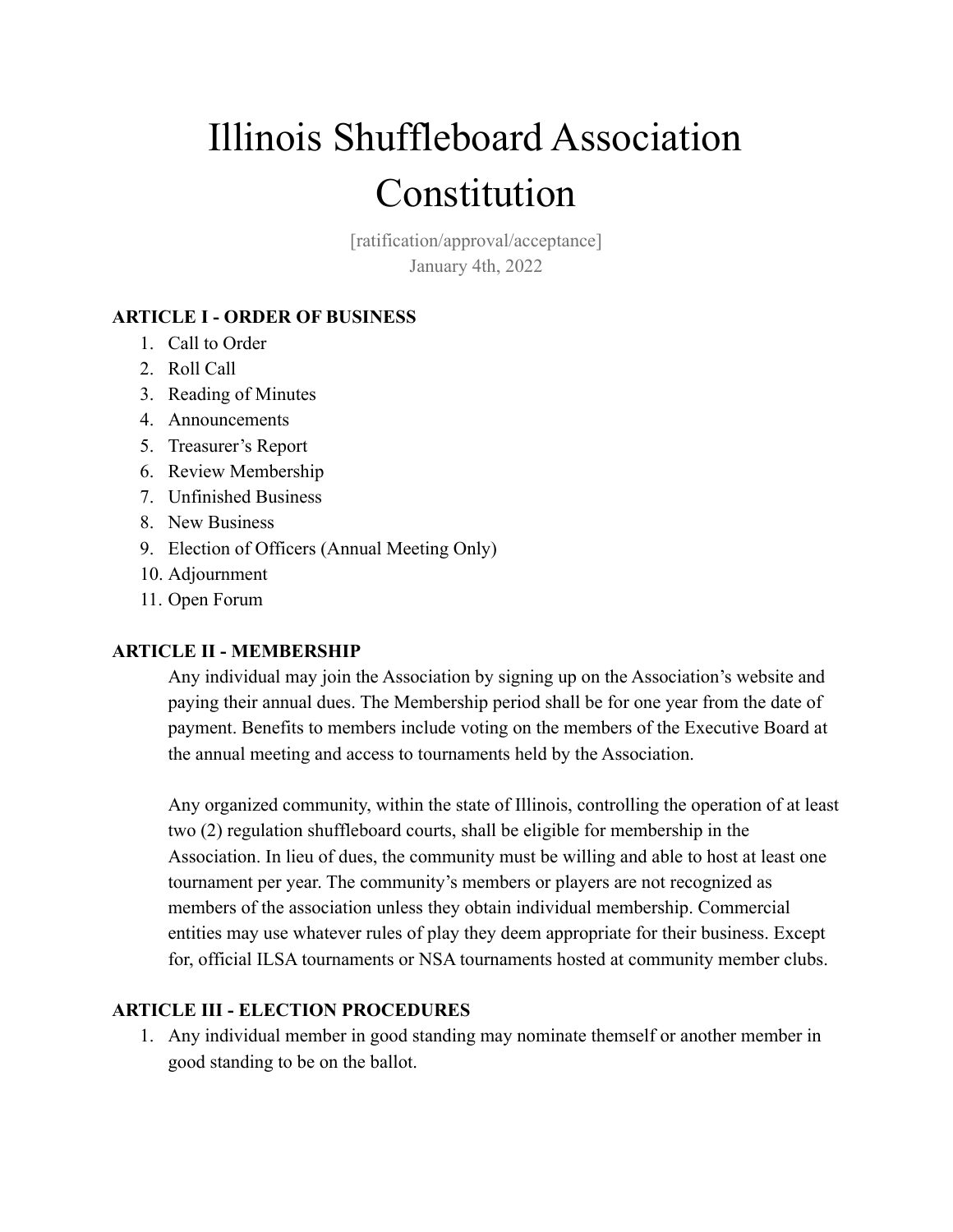- 2. Any community member in good standing may nominate a representative to be on the ballot.
- 3. Each individual member may vote for five people they feel best represent the Association. The top five vote-getters will become the Executive Board until the next election.
- 4. The vote for members of the Executive Board at the annual meeting must be open for no shorter than one hour, unless votes have been cast by every member of the general membership base.
- 5. In the event of a tie, a run-off election will be held.
- 6. The five elected officers will then decide how to best determine who will hold the position of each office of the Executive Board.
	- a. In the event that the new Board cannot self-organize, the former Executive Board selects a President from the incoming board, who can then assign the remaining positions.
- 7. Members of the Executive Board shall be elected on a year-to-year basis at the Annual meeting.
- 8. No one person may hold a seat on the Executive Board for more than three consecutive years.
	- a. To ensure continuity of the Association; In the event that the majority of the Executive Board reach their term limits at the same time, the outgoing Executive Board may select two Board members, who may run for an additional year beyond their term limit. These individuals must still be elected to continue serving.
	- b. President Emeritus, as defined in Article IV, section 6, is not subject to term limits of the executive board.

### **ARTICLE IV - OFFICIAL DUTIES OF THE EXECUTIVE BOARD**

- 1. The President shall:
	- a. Preside at all meetings (regular or special) of ILSA and shall conduct the meeting in accordance with the parliamentary authority adopted by ILSA.
	- b. Determine the date, time and place for meetings and make all arrangements.
	- c. Perform all duties as are deemed required of the office.
	- d. Appoint Special Committees as the need arises.
	- e. Work with the Treasurer and other officers to prepare a budget for the coming year.
	- f. Serve as an ex-officio member on all committees.
	- g. If willing, remain as a member of the Executive Board as the President Emirates upon completion of their elected term(s).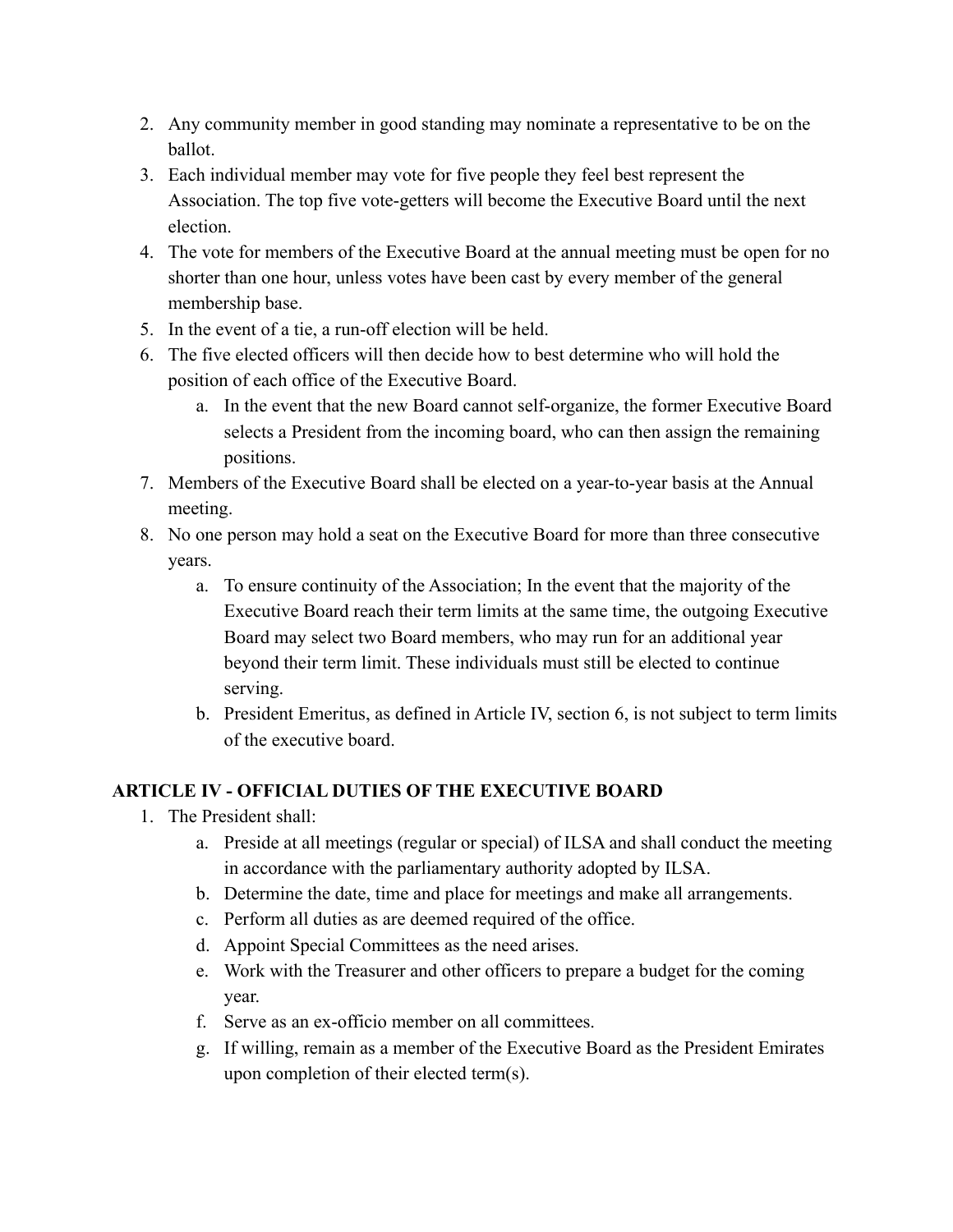- h. Be a signatory on all ILSA accounts in the event that the Treasurer and Secretary are disabled or otherwise not able to sign ILSA checks.
- i. Responsible for ensuring upkeep of the ILSA website and social media accounts.
- j. Serve as the tie-breaking vote on any deadlocked decisions.
- 2. The First Vice President shall:
	- a. Serve as aid to the President.
	- b. Assume and perform all duties of the President during the absence or incapacitation of the President.
	- c. Perform such duties as may be assigned by the President.
- 3. The Second Vice President shall:
	- a. Serve as aid to the President.
	- b. Assume and perform all duties of either the First Vice President or President in their designated order during their absence or inability to preside.
	- c. Perform such duties as may be assigned by the President.
- 4. The Secretary shall:
	- a. Fully and accurately record the proceedings of all of ILSA meetings.
	- b. Attend to all correspondence.
	- c. Be in charge of the files and records of ILSA.
	- d. Keep a record of the number of members.
	- e. Maintain a list of all current members of the Executive Board. This list shall include names, addresses and phone numbers.
	- f. Cause notices of meetings to be sent at least fourteen (14) days in advance of all meetings.
	- g. Be a signatory on all ILSA accounts in the event that the Treasurer and President are unable, disabled or otherwise not able to sign ILSA checks.
	- h. Perform such other duties as may be assigned by the President.
- 5. The Treasurer shall:
	- a. Be the sole custodian of the funds of ILSA.
	- b. Keep a full and accurate record of all transactions.
	- c. Prepare and present a report at each ILSA meeting.
	- d. Be in sole possession of ILSA checkbook and/or savings accounts.
	- e. Prepare annual community membership assessment statements
	- f. Prepare annual individual membership statements.
	- g. Deposit all receipts of dues and other income of ILSA in a checking account or interest bearing savings account in the name of ILSA.
	- h. Issue checks for the purchase of operating supplies and other necessary expenditures within the budget upon approval by the Executive Board.
	- i. Ensure that no person shall inure a benefit from the net income of ILSA.
	- j. Issue receipts for cash and request receipts for reimbursement.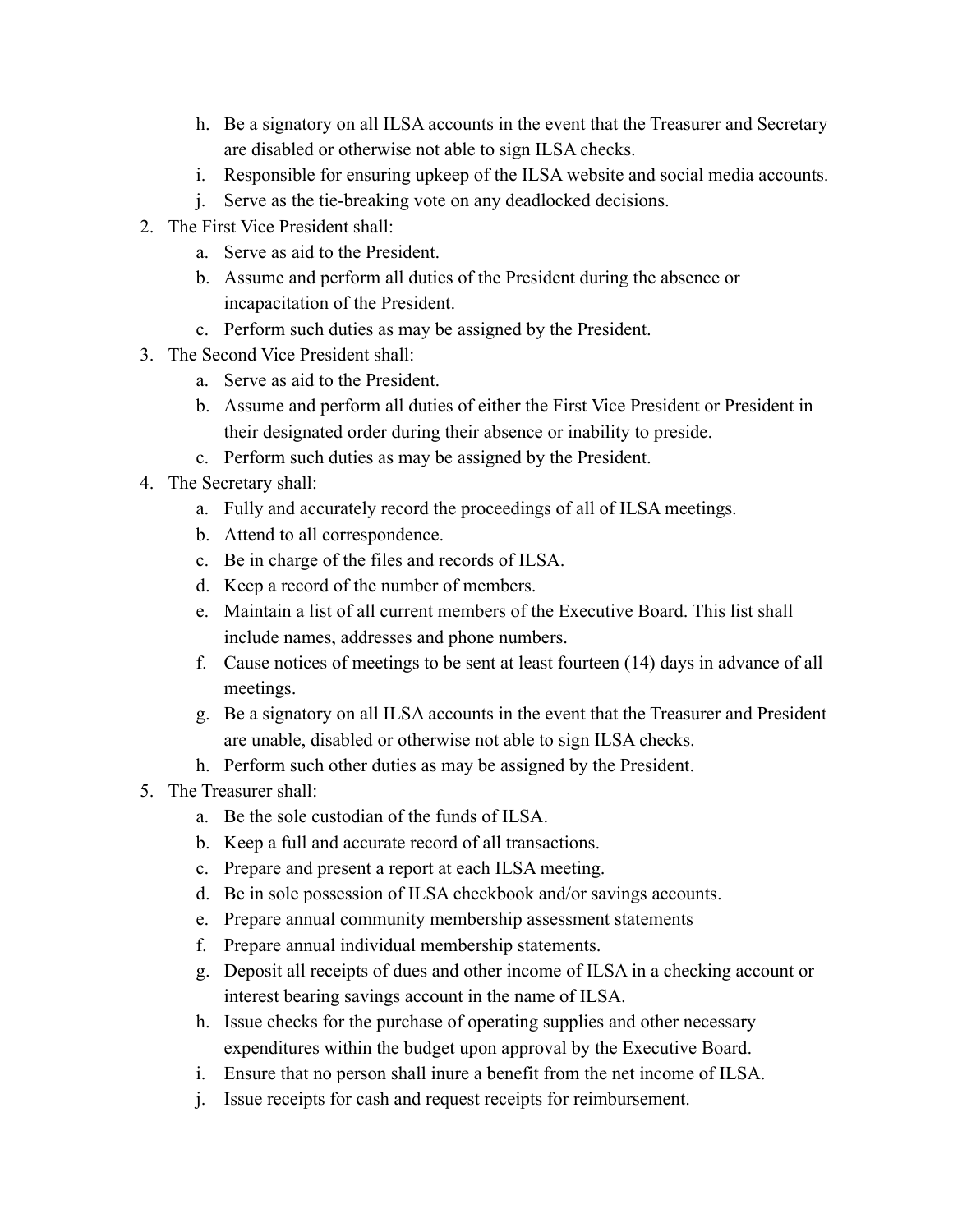- k. Submit all records for audit before the Annual Meeting.
- l. Be bonded, if desired, for his/her protection and the protection of the ILSA Executive Board. The cost of said bonding shall be paid by ILSA.
- m. Prepare the reports required for non-profit status that include bank balances of ILSA that maintain such accounts.
- n. Perform such other duties as may be assigned by the President.
- 6. The President Emeritus shall:
	- a. Be an optional position of the Executive Board to be held by the outgoing President, at their discretion, starting at the end of their term.
		- i. If an outgoing President chooses not to hold this position, the outgoing Executive Board may appoint a willing outgoing board member.
		- ii. This position must be vacated when a new President is elected and the outgoing wishes to take the position.
	- b. Have voting power within the Executive Board
- 7. Vacancies shall be filled by presidential appointment. Appointees serve until new elections are conducted at the next Annual Meeting. However, if the vacancy is in the office of President, the First Vice President shall assume the office for the remainder of the term. If for any reason the First Vice President cannot assume the office of President, then, and only then, shall the Second Vice President assume the office of President. Finally, the Secretary must call for a special ILSA election if the Second Vice President is unable to serve as President. As well as, fill any remaining vacancies on the Executive Board.
- 8. The Board may choose to vote to remove a board member from the executive board if they are delinquent with no notice for two of the last five meetings.
- 9. Any Board member being investigated is subject to suspension from their position until the investigation is resolved. In the case that any Board member is convicted of performing any illegal activities on behalf of the organization, they are subject to immediate removal from their position.
- 10. All officers shall turn over all materials to their successors within two (2) weeks after their successors are elected.

### **ARTICLE IV - CODE OF CONDUCT**

The following Code of Conduct represents the policy for the Illinois Shuffleboard Association. It applies to members, elected officials, committee members, instructors, referees, and spectators. The Code of Conduct will be enforced. Any member violating the intent of the policy may have their membership revoked.